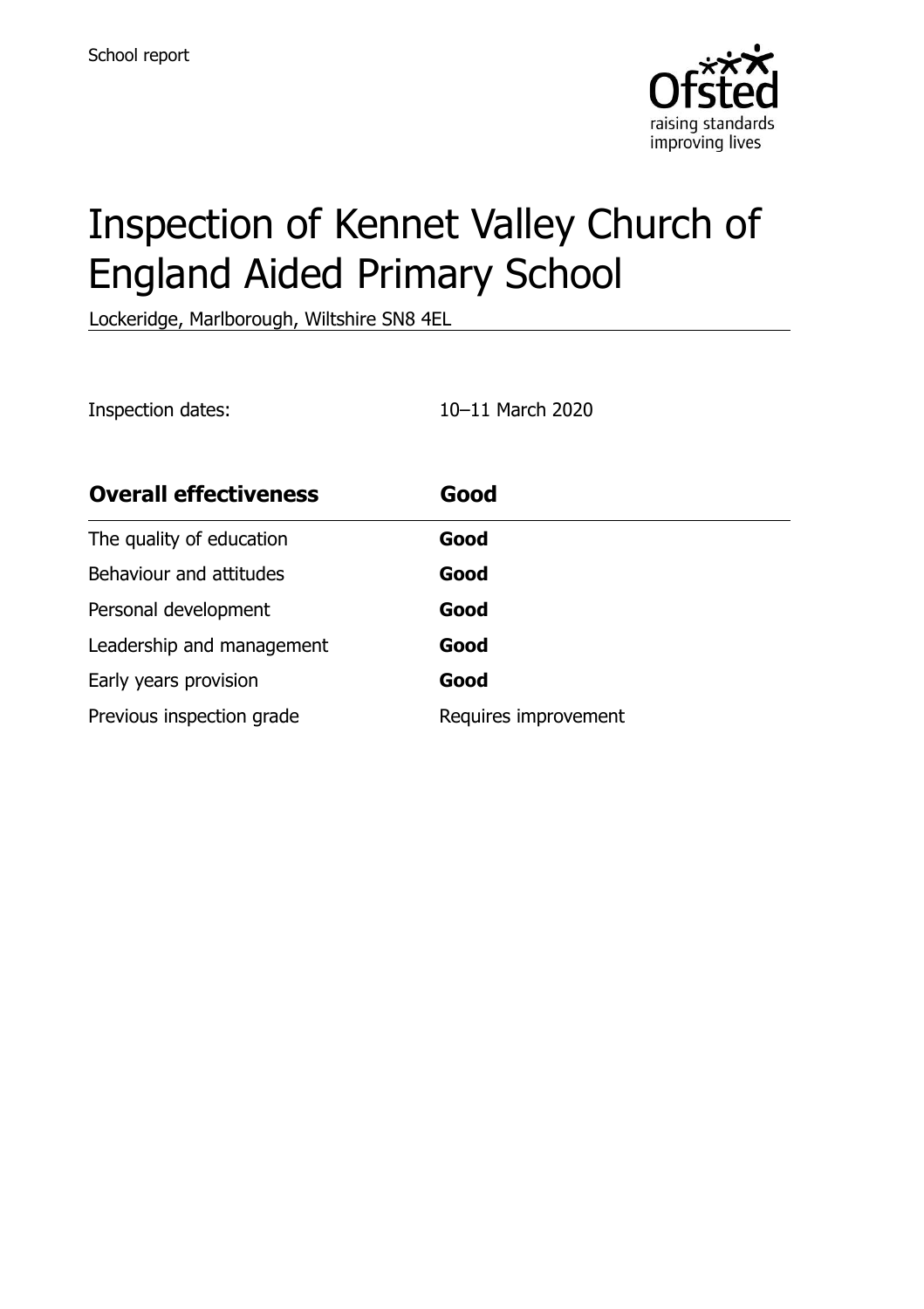

## **What is it like to attend this school?**

Pupils are polite, courteous and cooperative. Older pupils are considerate towards younger ones. There is a family ethos in the school. This helps pupils to feel safe and cared for.

Pupils enjoy learning. They say teachers make learning interesting. Pupils take pride in their work.

Pupils behave well. Staff have high expectations of pupils' behaviour. Staff provide effective support to pupils who find it more difficult to concentrate or behave as expected.

Pupils told us that bullying does not happen at Kennet Valley. However, pupils know they can share worries with an adult in school. Pupils say adults will help them deal with any concerns. Relationships are strong across the school. Parents are supportive of the school.

Pupils appreciate experiences that bring their learning to life. They particularly enjoy trips to museums and meeting visitors who come to the school. Pupils are keen to take part in the many extra-curricular activities on offer, including music lessons and sporting events.

### **What does the school do well and what does it need to do better?**

Leaders and governors are ambitious in their desire to continue to improve the school. Leaders have provided teachers with high-quality training to aid this. Leaders have clear and precise plans for developing the quality of education.

Leaders place great importance on teaching children to read. Phonics is taught well. Children in the early years learn phonics quickly, which helps them to begin to read and write. Children's books are well matched to the letters and sounds they are learning. Children in the early years use phonics well to spell simple words. They are starting to write sentences. Pupils in Year 1 continue to develop their fluency in reading well. Staff are well trained and know how to support those pupils who need to catch up. Pupils understand the books that they are reading and can answer questions about them.

Leaders have clear plans to develop pupils' writing. Teachers know what they have to teach to ensure that pupils' work improves. Pupils work hard to use correct grammar and punctuation in their writing. However, some pupils find writing difficult because they are not yet confident with spelling.

Leaders have developed a well-sequenced curriculum in mathematics. As a result, pupils learn well. Pupils are confident in their knowledge of numbers and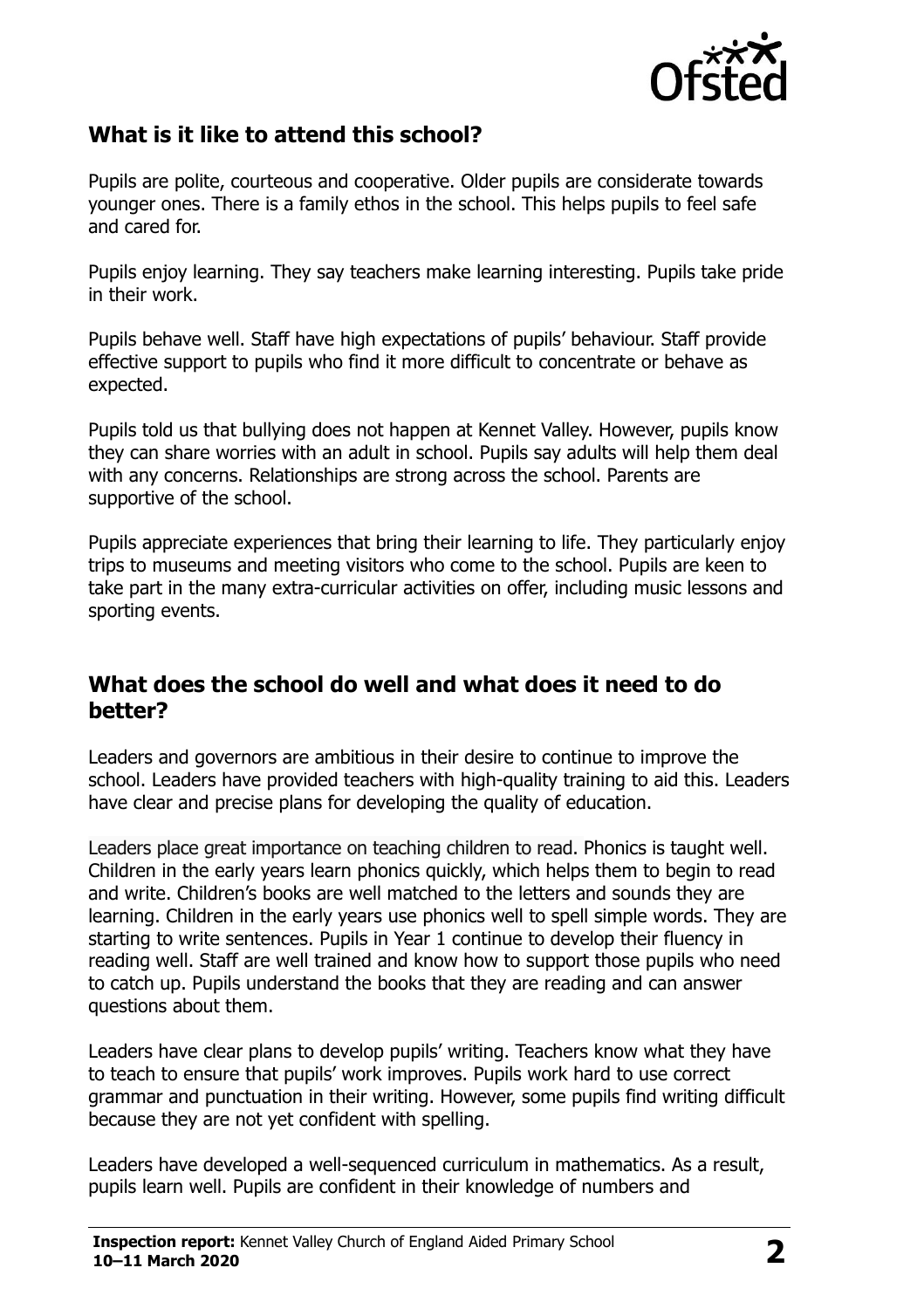

calculations. Pupils can apply this knowledge in problem-solving activities. They develop a secure understanding of mathematical concepts that are appropriate for their age.

Leaders have recently introduced a broad and balanced curriculum. Teachers select appropriate activities that deepen pupils' understanding of the subjects that they learn about. As a result, pupils are beginning to know and remember more of what they learn.

Pupils enjoy a variety of subjects. In history, teaching helps pupils to develop their knowledge and enquiry skills so that they can find out more about what they are studying. Pupils have a clear understanding of chronology. Teaching is helping pupils to recall historical knowledge readily.

Staff generally support disadvantaged pupils and those with special educational needs and/or disabilities (SEND) well. However, for some pupils, the plans to help them in their learning are not precise enough. This sometimes holds a few pupils back.

Leaders ensure that pupils' learning extends beyond the curriculum. Pupils attend a variety of clubs and take part in sporting events. These activities contribute well to pupils' personal development.

Children in the Reception Year get off to a good start. There is a clear and wellsequenced curriculum. This helps all children to develop what they already know and can do. Children are interested and motivated in their learning and maintain their concentration on tasks. Children work well together and listen to each other's ideas. Strong relationships are established quickly. Parents feel involved with their child's learning.

## **Safeguarding**

The arrangements for safeguarding are effective.

Leaders' recruitment procedures make sure the necessary checks on staff are made before they start. Leaders provide effective safeguarding training. Staff know their responsibilities and roles in keeping children safe from harm.

Leaders are rigorous when dealing with concerns about pupils. They take advice from outside agencies to help keep children safe. Leaders readily provide early help and support to pupils and their families. Pupils know how to keep themselves safe online.

## **What does the school need to do to improve?**

## **(Information for the school and appropriate authority)**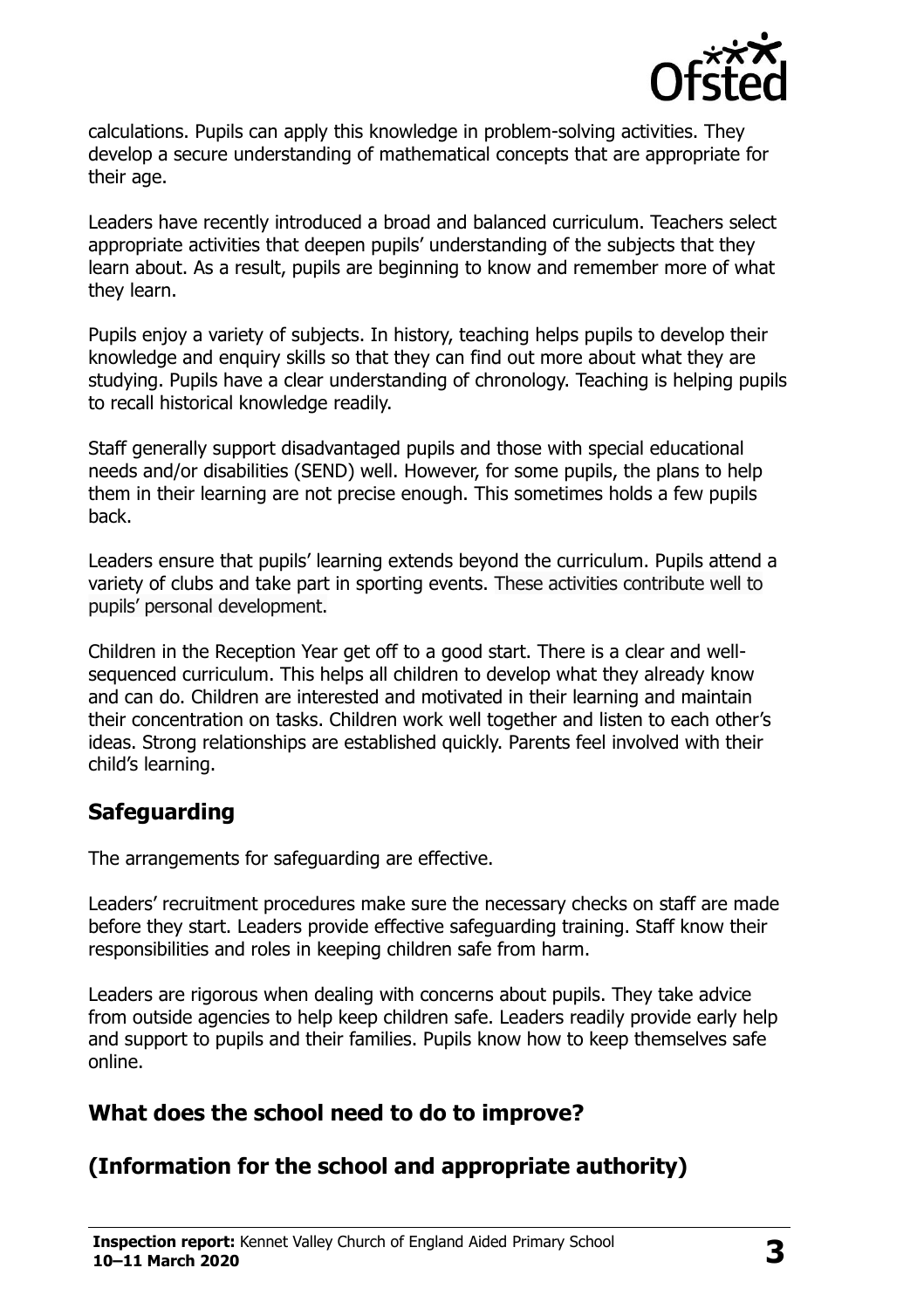

- Leaders have recently implemented a rolling curriculum programme. However, it is in its infancy. Leaders should check the programme for impact so that they know what is working and what is not. Leaders should make sure the connection between subjects, and the opportunities to revisit and recall knowledge, are having an impact, so that pupils achieve well.
- Teaching does not always provide pupils with the appropriate skills to improve their writing. Pupils particularly need help to make correct spelling choices. Leaders should make sure that teaching helps pupils to improve this aspect of their writing.
- Some pupils with SEND have targets set for them that are too broad. This can impede their progress. Leaders need to ensure such targets are specific enough to improve pupils' learning.

### **How can I feed back my views?**

You can use [Ofsted Parent View](http://parentview.ofsted.gov.uk/) to give Ofsted your opinion on your child's school, or to find out what other parents and carers think. We use Ofsted Parent View information when deciding which schools to inspect, when to inspect them and as part of their inspection.

The Department for Education has further *quidance* on how to complain about a school.

If you are the school and you are not happy with the inspection or the report, you can [complain to Ofsted.](http://www.gov.uk/complain-ofsted-report)

#### **Further information**

You can search for [published performance information](http://www.compare-school-performance.service.gov.uk/) about the school.

In the report, '[disadvantaged pupils](http://www.gov.uk/guidance/pupil-premium-information-for-schools-and-alternative-provision-settings)' refers to those pupils who attract government pupil premium funding: pupils claiming free school meals at any point in the last six years and pupils in care or who left care through adoption or another formal route.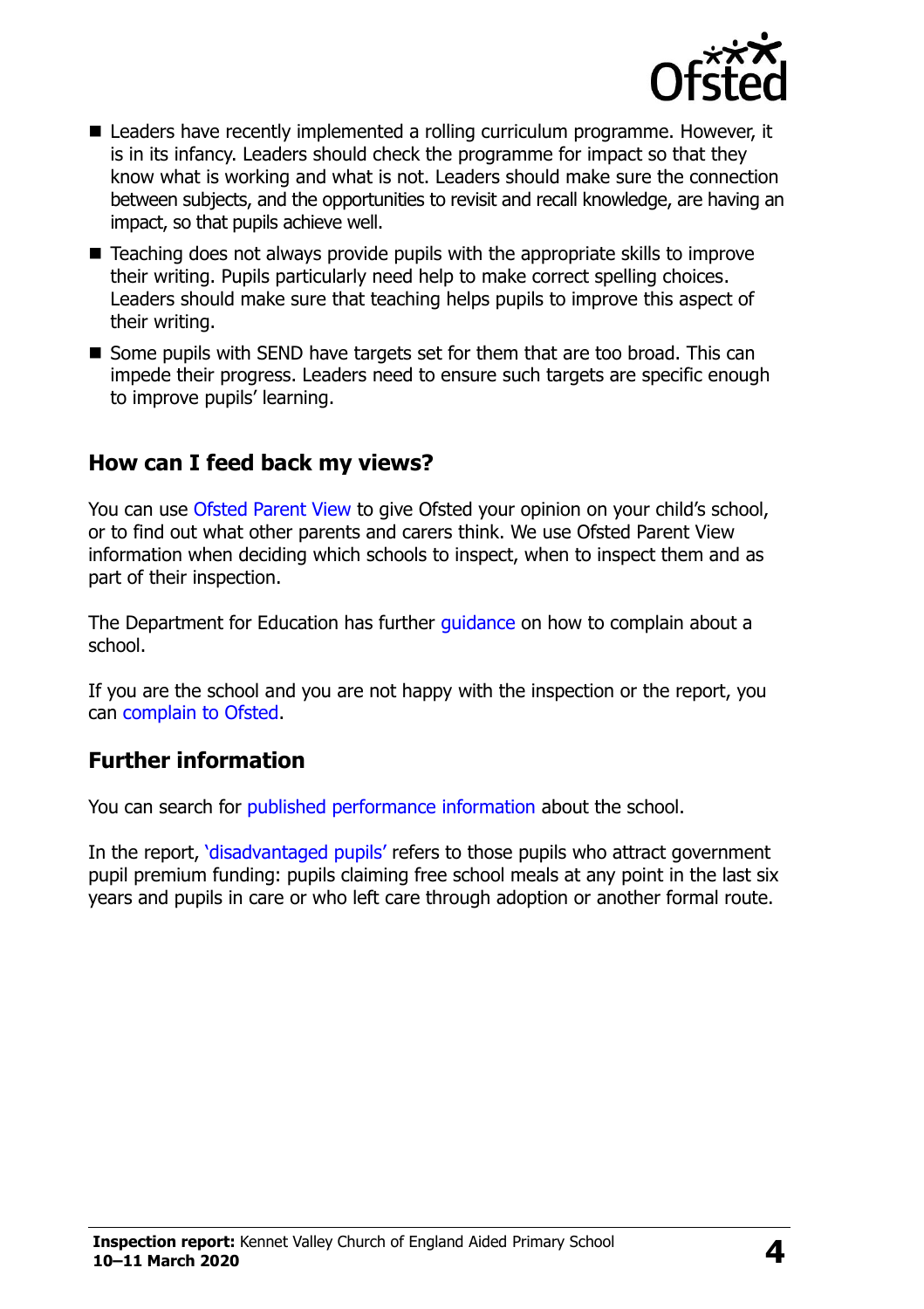

## **School details**

| Unique reference number             | 126446                                                            |
|-------------------------------------|-------------------------------------------------------------------|
| <b>Local authority</b>              | Wiltshire                                                         |
| <b>Inspection number</b>            | 10122338                                                          |
| <b>Type of school</b>               | Primary                                                           |
| <b>School category</b>              | Voluntary aided                                                   |
| Age range of pupils                 | $4$ to $11$                                                       |
| <b>Gender of pupils</b>             | Mixed                                                             |
| Number of pupils on the school roll | 71                                                                |
| <b>Appropriate authority</b>        | The governing body                                                |
| <b>Chair of governing body</b>      | Sarah Till-Vattier and Simon Jones                                |
| <b>Headteacher</b>                  | Emma Russell                                                      |
| Website                             | www.kennetvalley.wilts.sch.uk                                     |
| Date of previous inspection         | 15-16 November 2017, under section 5<br>of the Education Act 2005 |

## **Information about this school**

- The school is voluntary aided within the Diocese of Salisbury.
- The school was graded good in its most recent SIAMS inspection, which took place in March 2018.

## **Information about this inspection**

We carried out this inspection under section 5 of the Education Act 2005.

- We carried out deep dives in: reading, English, mathematics and history during this inspection. We conducted lesson visits, spoke with teachers and met with senior leaders and curriculum leaders. We looked at pupils' work in books and met with pupils.
- We met with the special educational needs coordinator and looked at the school's support for pupils with SEND.
- We met with members of the governing body and spoke to the local authority adviser and the designated safeguarding leader. Safeguarding records were checked. These included the school's single central record.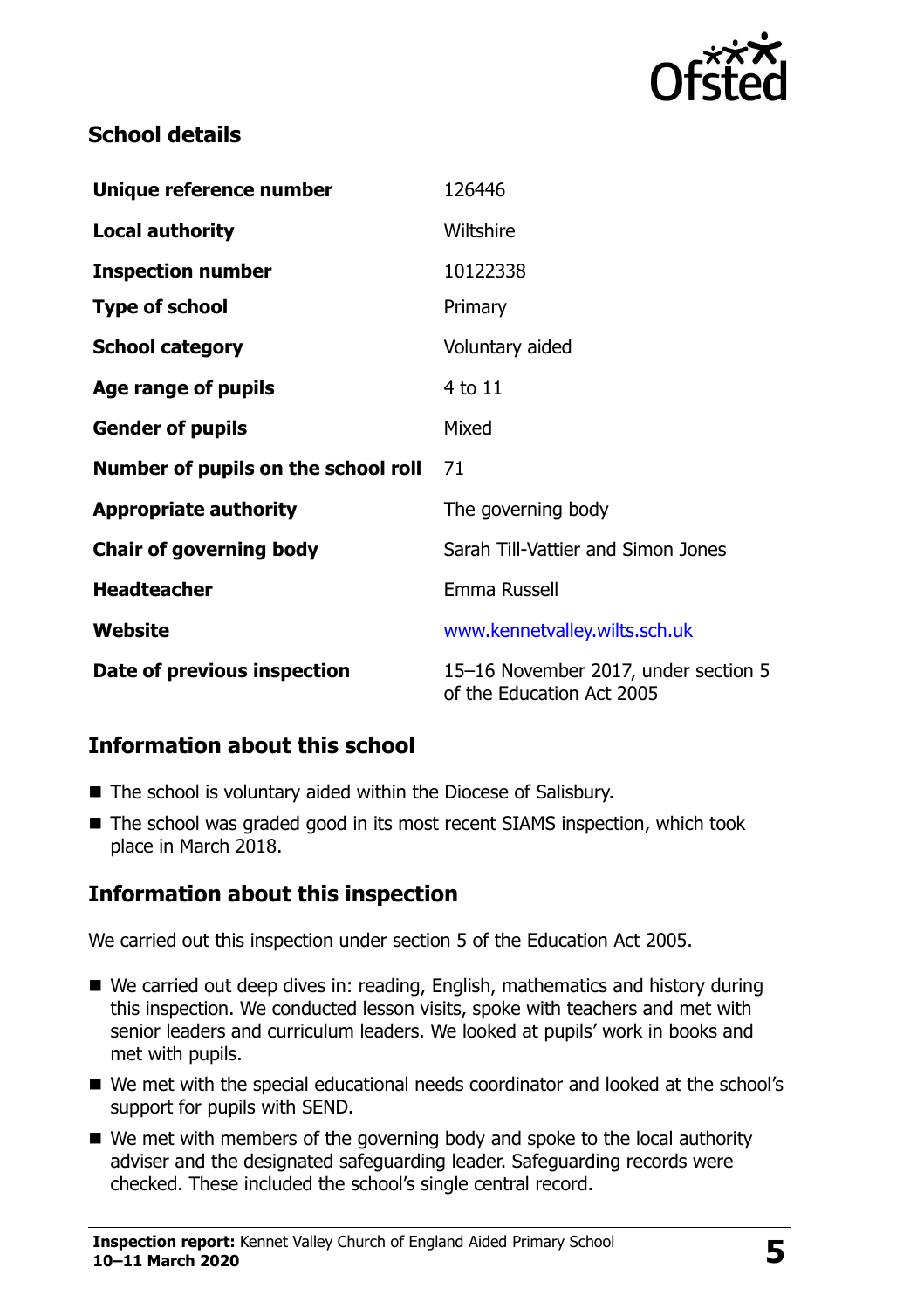

■ We considered responses to the online survey, Parent View, and spoke to parents during the inspection. We spoke to staff and took note of responses to the survey for staff, as well as speaking to pupils about subjects and their views of the school.

#### **Inspection team**

Paul Smith, lead inspector **Contact Contact Contact Contact Contact Contact Contact Contact Contact Contact Contact Contact Contact Contact Contact Contact Contact Contact Contact Contact Contact Contact Contact Contact Co** 

Emma Jelley **Contract Contract Contract Contract Contract Contract Contract Contract Contract Contract Contract Contract Contract Contract Contract Contract Contract Contract Contract Contract Contract Contract Contract Co**